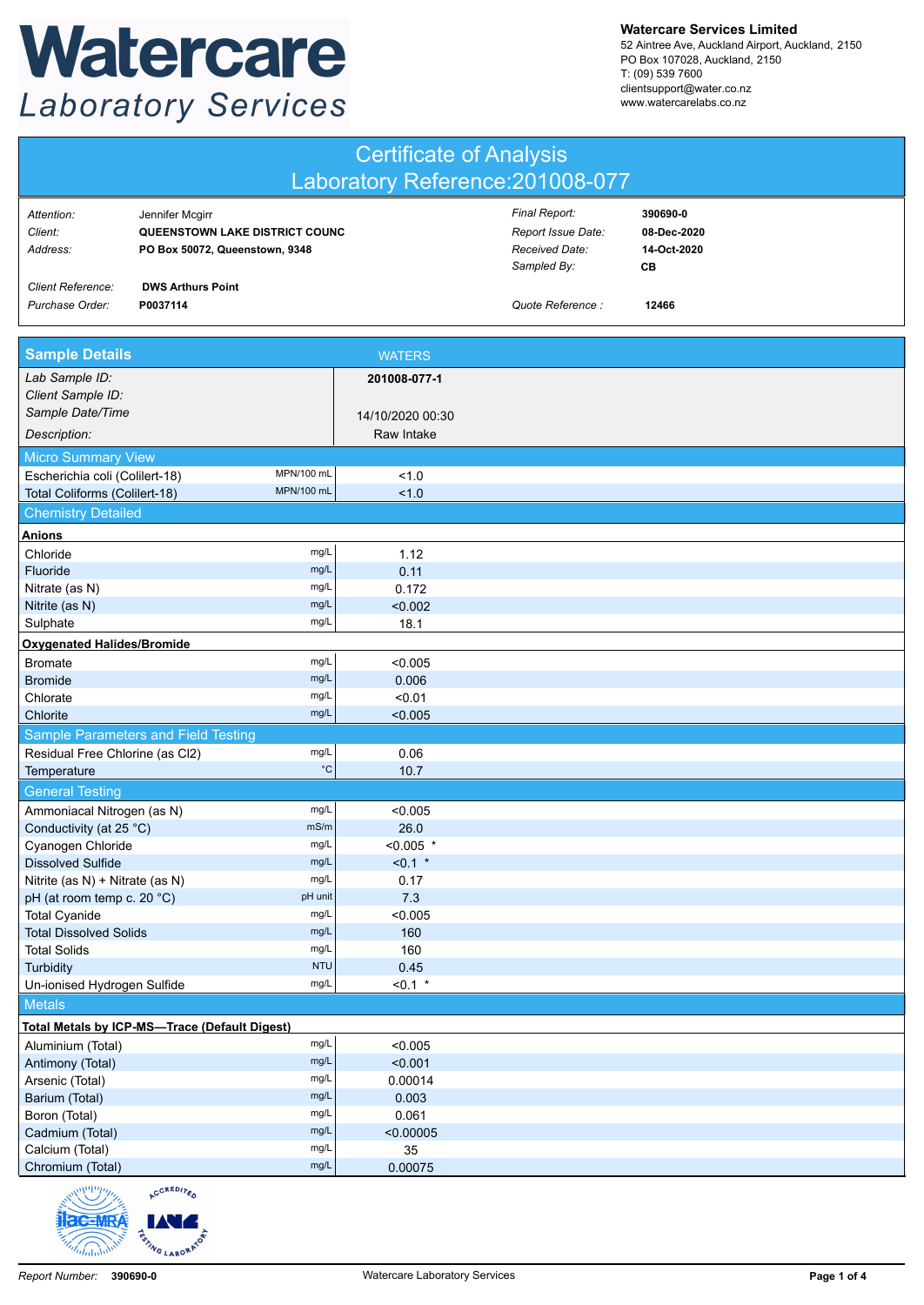| <b>Sample Details (continued)</b>                                                   |      | <b>WATERS</b>    |  |  |  |
|-------------------------------------------------------------------------------------|------|------------------|--|--|--|
| Lab Sample ID:                                                                      |      | 201008-077-1     |  |  |  |
| Client Sample ID:                                                                   |      |                  |  |  |  |
| Sample Date/Time:                                                                   |      | 14/10/2020 00:30 |  |  |  |
| Description:                                                                        |      | Raw Intake       |  |  |  |
| <b>Metals</b>                                                                       |      |                  |  |  |  |
| Total Metals by ICP-MS-Trace (Default Digest)                                       |      |                  |  |  |  |
| Copper (Total)                                                                      | mg/L | 0.0028           |  |  |  |
| Iron (Total)                                                                        | mg/L | 0.07             |  |  |  |
| Lead (Total)                                                                        | mg/L | 0.00085          |  |  |  |
| Magnesium (Total)                                                                   | mg/L | 2.6              |  |  |  |
| Manganese (Total)                                                                   | mg/L | 0.00092          |  |  |  |
| Mercury (Total)                                                                     | mg/L | < 0.00005        |  |  |  |
| Molybdenum (Total)                                                                  | mg/L | 0.00079          |  |  |  |
| Nickel (Total)                                                                      | mg/L | < 0.0001         |  |  |  |
| Potassium (Total)                                                                   | mg/L | 0.97             |  |  |  |
| Selenium (Total)                                                                    | mg/L | < 0.0005         |  |  |  |
| Sodium (Total)                                                                      | mg/L | 3.2              |  |  |  |
| Total Hardness (as CaCO3)                                                           | mg/L | 98               |  |  |  |
| Uranium (Total)                                                                     | mg/L | 0.00024          |  |  |  |
| Zinc (Total)                                                                        | mg/L | 0.0041           |  |  |  |
| Results marked with * are not accredited to International Accreditation New Zealand |      |                  |  |  |  |

*Where samples have been supplied by the client, they are tested as received.* 

*The results of analysis contained in this report relate only to the sample(s) tested. A dash indicates no test performed.*

|  |  | <b>Reference Methods</b> |  |
|--|--|--------------------------|--|
|  |  |                          |  |

The sample(s) referred to in this report were analysed by the following method(s)

| The adminition referred to in this report were dilaryacd by the following method(s) |                                                                               |              |                |            |  |  |
|-------------------------------------------------------------------------------------|-------------------------------------------------------------------------------|--------------|----------------|------------|--|--|
| Analyte                                                                             | <b>Method Reference</b>                                                       | <b>MDL</b>   | <b>Samples</b> | Location   |  |  |
| <b>Micro Summary View</b>                                                           |                                                                               |              |                |            |  |  |
| Escherichia coli (Colilert-18)                                                      | APHA (online edition) 9223 B Colilert<br>Quantitray                           | 1 MPN/100 mL | All            | Queenstown |  |  |
| Total Coliforms (Colilert-18)                                                       | APHA (online edition) 9223 B Colilert<br>Quantitray                           | 1 MPN/100 mL | All            | Queenstown |  |  |
| <b>Chemistry Detailed</b>                                                           |                                                                               |              |                |            |  |  |
| <b>Anions</b>                                                                       |                                                                               |              |                |            |  |  |
| Chloride                                                                            | APHA (online edition) 4110 B                                                  | $0.02$ mg/L  | All            | Auckland   |  |  |
| Fluoride                                                                            | APHA (online edition) 4110 B                                                  | $0.02$ mg/L  | All            | Auckland   |  |  |
| Nitrate (as N)                                                                      | APHA (online edition) 4110 B                                                  | 0.002 mg/L   | All            | Auckland   |  |  |
| Nitrite (as N)                                                                      | APHA (online edition) 4110 B                                                  | $0.002$ mg/L | All            | Auckland   |  |  |
| Sulphate                                                                            | APHA (online edition) 4110 B                                                  | $0.02$ mg/L  | All            | Auckland   |  |  |
| <b>Oxygenated Halides/Bromide</b>                                                   |                                                                               |              |                |            |  |  |
| <b>Bromate</b>                                                                      | USEPA 300.0 (modified)                                                        | $0.005$ mg/L | All            | Auckland   |  |  |
| <b>Bromide</b>                                                                      | USEPA 300.0 (modified)                                                        | 0.005 mg/L   | All            | Auckland   |  |  |
| Chlorate                                                                            | USEPA 300.0 (modified)                                                        | 0.010 mg/L   | All            | Auckland   |  |  |
| Chlorite                                                                            | USEPA 300.0 (modified)                                                        | 0.005 mg/L   | All            | Auckland   |  |  |
| Sample Parameters and Field Testing                                                 |                                                                               |              |                |            |  |  |
| Residual Free Chlorine (as Cl2)                                                     | APHA (online edition) 4500-Cl G                                               | $0.02$ mg/L  | All            | Queenstown |  |  |
| Temperature                                                                         | APHA (online edition) 2550 B                                                  | °C           | All            | Queenstown |  |  |
| <b>General Testing</b>                                                              |                                                                               |              |                |            |  |  |
| Ammoniacal Nitrogen (as N) by Flow Analysis                                         | APHA (online edition) 4500-NH3 H                                              | $0.005$ mg/L | All            | Auckland   |  |  |
| Conductivity (at 25 °C) by Electrode                                                | APHA (online edition) 2510 B                                                  | $0.5$ mS/m   | All            | Auckland   |  |  |
| Cyanogen Chloride by Spectrophotometry                                              | APHA (online edition) 4500-CN J                                               | 0.005 mg/L   | All            | Auckland   |  |  |
| Dissolved Sulfide by Colour Comparison (Methylene Blue<br>Method)                   | APHA (online edition) 4500-S2 B (modified) &<br>D                             | $0.1$ mg/L   | All            | Auckland   |  |  |
| Nitrite (as N) + Nitrate (as N)                                                     | Calculation                                                                   | 0.001 mg/L   | All            | Auckland   |  |  |
| pH (at room temp c. 20 °C) by Electrode                                             | APHA (online edition) 4500-H B (Tested<br>beyond 15 minute APHA holding time) | 0.1 pH unit  | All            | Auckland   |  |  |
| Total Cyanide by Distillation and Colorimetry/Discrete<br>Analyser                  | APHA (online edition) 4500-CN C & E (<br>modified)                            | $0.005$ mg/L | All            | Auckland   |  |  |
| <b>Total Dissolved Solids by Gravimetry</b>                                         | APHA (online edition) 2540 C (Modified: Dried<br>at 103 - 105 °C)             | 15 $mg/L$    | All            | Auckland   |  |  |
| <b>Total Solids by Gravimetry</b>                                                   | APHA (online edition) 2540 B                                                  | 15 $mg/L$    | All            | Auckland   |  |  |
| <b>Turbidity by Nephelometry</b>                                                    | APHA (online edition) 2130 B (modified)                                       | 0.1 NTU      | All            | Queenstown |  |  |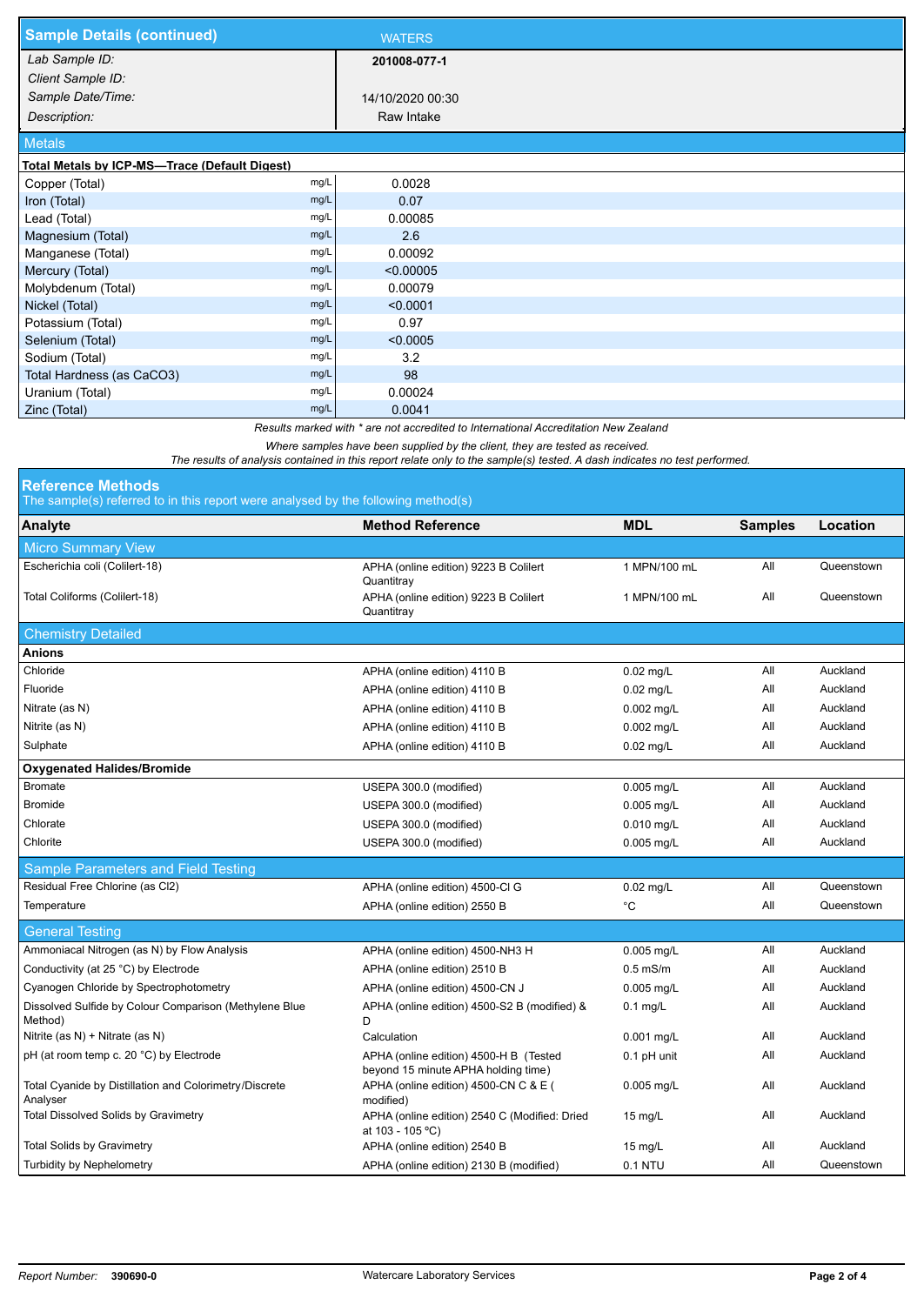| <b>General Testing</b>                                                                                                                                                  |                                                            |               |     |          |  |
|-------------------------------------------------------------------------------------------------------------------------------------------------------------------------|------------------------------------------------------------|---------------|-----|----------|--|
| Un-ionised Hydrogen Sulfide by Calculation                                                                                                                              | APHA (online edition) 4500-S2 H                            | $0.1$ mg/L    | All | Auckland |  |
| <b>Metals</b>                                                                                                                                                           |                                                            |               |     |          |  |
| Total Metals by ICP-MS-Trace (Default Digest)                                                                                                                           |                                                            |               |     |          |  |
| Aluminium (Total)                                                                                                                                                       | APHA (online edition) 3125 B by ICPMS                      | 0.005 mg/L    | All | Auckland |  |
| Antimony (Total)                                                                                                                                                        | APHA (online edition) 3125 B by ICPMS                      | 0.001 mg/L    | aii | Auckland |  |
| Arsenic (Total)                                                                                                                                                         | APHA (online edition) 3125 B by ICPMS                      | 0.00010 mg/L  | All | Auckland |  |
| Barium (Total)                                                                                                                                                          | APHA (online edition) 3125 B by ICPMS                      | 0.0002 mg/L   | All | Auckland |  |
| Boron (Total)                                                                                                                                                           | APHA (online edition) 3125 B by ICPMS                      | $0.005$ mg/L  | All | Auckland |  |
| Cadmium (Total)                                                                                                                                                         | APHA (online edition) 3125 B by ICPMS                      | 0.00005 mg/L  | All | Auckland |  |
| Calcium (Total)                                                                                                                                                         | APHA (online edition) 3125 B by ICPMS                      | 0.010 mg/L    | All | Auckland |  |
| Chromium (Total)                                                                                                                                                        | APHA (online edition) 3125 B by ICPMS                      | 0.0005 mg/L   | All | Auckland |  |
| Copper (Total)                                                                                                                                                          | APHA (online edition) 3125 B by ICPMS                      | 0.0002 mg/L   | aii | Auckland |  |
| Iron (Total)                                                                                                                                                            | APHA (online edition) 3125 B by ICPMS                      | $0.002$ mg/L  | aii | Auckland |  |
| Lead (Total)                                                                                                                                                            | APHA (online edition) 3125 B by ICPMS                      | 0.00010 mg/L  | All | Auckland |  |
| Magnesium (Total)                                                                                                                                                       | APHA (online edition) 3125 B by ICPMS                      | 0.001 mg/L    | All | Auckland |  |
| Manganese (Total)                                                                                                                                                       | APHA (online edition) 3125 B by ICPMS                      | 0.0005 mg/L   | All | Auckland |  |
| Mercury (Total)                                                                                                                                                         | APHA (online edition) 3125 B by ICPMS                      | 0.00005 mg/L  | aii | Auckland |  |
| Molybdenum (Total)                                                                                                                                                      | APHA (online edition) 3125 B by ICPMS                      | 0.0003 mg/L   | All | Auckland |  |
| Nickel (Total)                                                                                                                                                          | APHA (online edition) 3125 B by ICPMS                      | 0.00010 mg/L  | All | Auckland |  |
| Potassium (Total)                                                                                                                                                       | APHA (online edition) 3125 B by ICPMS                      | $0.05$ mg/L   | All | Auckland |  |
| Selenium (Total)                                                                                                                                                        | APHA (online edition) 3125 B by ICPMS                      | 0.0005 mg/L   | aii | Auckland |  |
| Sodium (Total)                                                                                                                                                          | APHA (online edition) 3125 B by ICPMS                      | $0.1$ mg/L    | All | Auckland |  |
| Total Hardness (as CaCO3)                                                                                                                                               | APHA (online edition) 3125 B by ICPMS                      | $0.03$ mg/L   | All | Auckland |  |
| Uranium (Total)                                                                                                                                                         | APHA (online edition) 3125 B by ICPMS                      | 0.000010 mg/L | All | Auckland |  |
| Zinc (Total)                                                                                                                                                            | APHA (online edition) 3125 B by ICPMS                      | 0.001 mg/L    | All | Auckland |  |
| <b>Preparations</b>                                                                                                                                                     |                                                            |               |     |          |  |
| Digest for Total Metals in Liquids                                                                                                                                      | In House (4:1 Nitric: Hydrochloric Acid, 95°C 2<br>hours)  |               | All | Auckland |  |
| Glass Fibre Filtration (1.2 µm)                                                                                                                                         | APHA (online edition) 2540 C (Filtration)                  |               | aii | Auckland |  |
| Membrane Filtration (0.45 µm)                                                                                                                                           | APHA (online edition) 4500-P B (preliminary<br>filtration) |               | All | Auckland |  |
| The method detection limit (MDL) listed is the limit attainable in a relatively clean matrix. If dilutions are required for analysis the detection limit may be higher. |                                                            |               |     |          |  |

*For more information please contact the Operations Manager.*